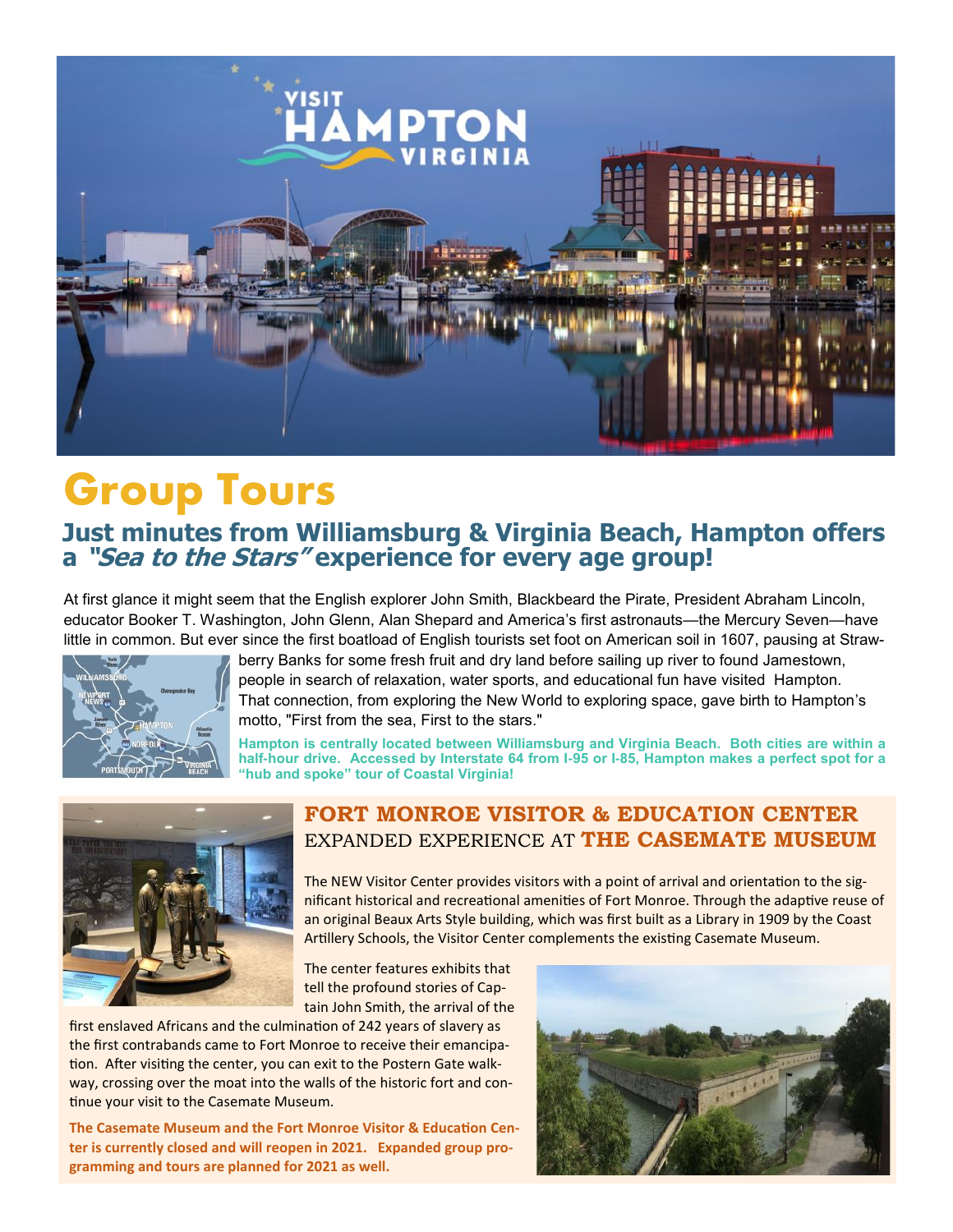

Groups enjoy the informative and entertaining three-hour harbor cruise of the worlds largest natural harbor. Knowledgeable tour guides bring to life the legends, lore and history of the Chesapeake Bay. Cruise past the mighty warships at the Norfolk Naval Base with an in-depth narrative of each and every ship. See massive aircraft carriers, nuclear-powered submarines and support craft. Sail alongside merchant ships from all over the world and hear of the Battle of the Ironclads. **New this year!** *Fort Wool is now a migratory bird sanctuary. Learn how this historic island fortification is being used as a home to more than 20,000 waterbirds displaced by the Hampton Roads Bridge-Tunnel*  expansion. We will sail as close to the fort as we can to not disturb the new habitat.

**Groups up to 117 capacity. Group Adult rate of \$28.60 with tax. Student cruise as low as \$17.05 Tour Operators discounted rates offered. Meal options available or enjoy the full service snack bar on board. 757-722-9102 or visit www.MissHamptonCruises.com**





**The Hampton Jazz Festival, held over a 3-day period, has brought the best of jazz, pop, blues, soul, and R&B for 51 years. This annual gathering has become more of a reunion – a celebration of friends, family, culture, music, and life. Group rates are \$76 per night when buying over 45 combined tickets (based on 2020 pricing, subject to change.)**

*The Hampton Jazz Festival dates are the last full weekend in June and will resume in 2022. June 24, 25 & 26, 2022 • June 23, 24 & 25, 2023 • June 28, 29 & 30, 2024*



## Receptive Services:



Locally owned, operated and located in Coastal Virginia, we have been assisting adult and student groups visiting here since 1990. Whether your group needs transportation, accommodations, meals, admissions or guided tours, one call to us connects you to everything our region has to offer. We are dedicated to providing memorable experiences with customized itineraries and convenient per-person pricing to meet your groups' needs, interests and budgets.

**Visit** *www.colonialconnections.com* **or contact Terri Gilley at 800-378-1571 /** *terri@colonialconnections.com*



MARS is the leading tour operator in the Mid Atlantic Region featuring immersive tour experiences for groups of all sizes and ages. We custom create each tour to the needs and desires specific to that group's budget, interests, and focus. Hampton's attractions can be included in many regional tours of Coastal Virginia, including our MARS Exclusive Virginia International Tattoo program with

live vintage aircraft show and a pre-show luncheon with Tattoo performers. Serving groups since 1997, we are experts in African American Heritage Tours, STEAM educational travel, performance tours, and other niche markets. Take A Fun Trip and leave the research, work, and organization to us!

*Visit www.takeafuntrip.com or contact Kate Scopetti at 800-769-5912 / kate@takeafundtrip.com*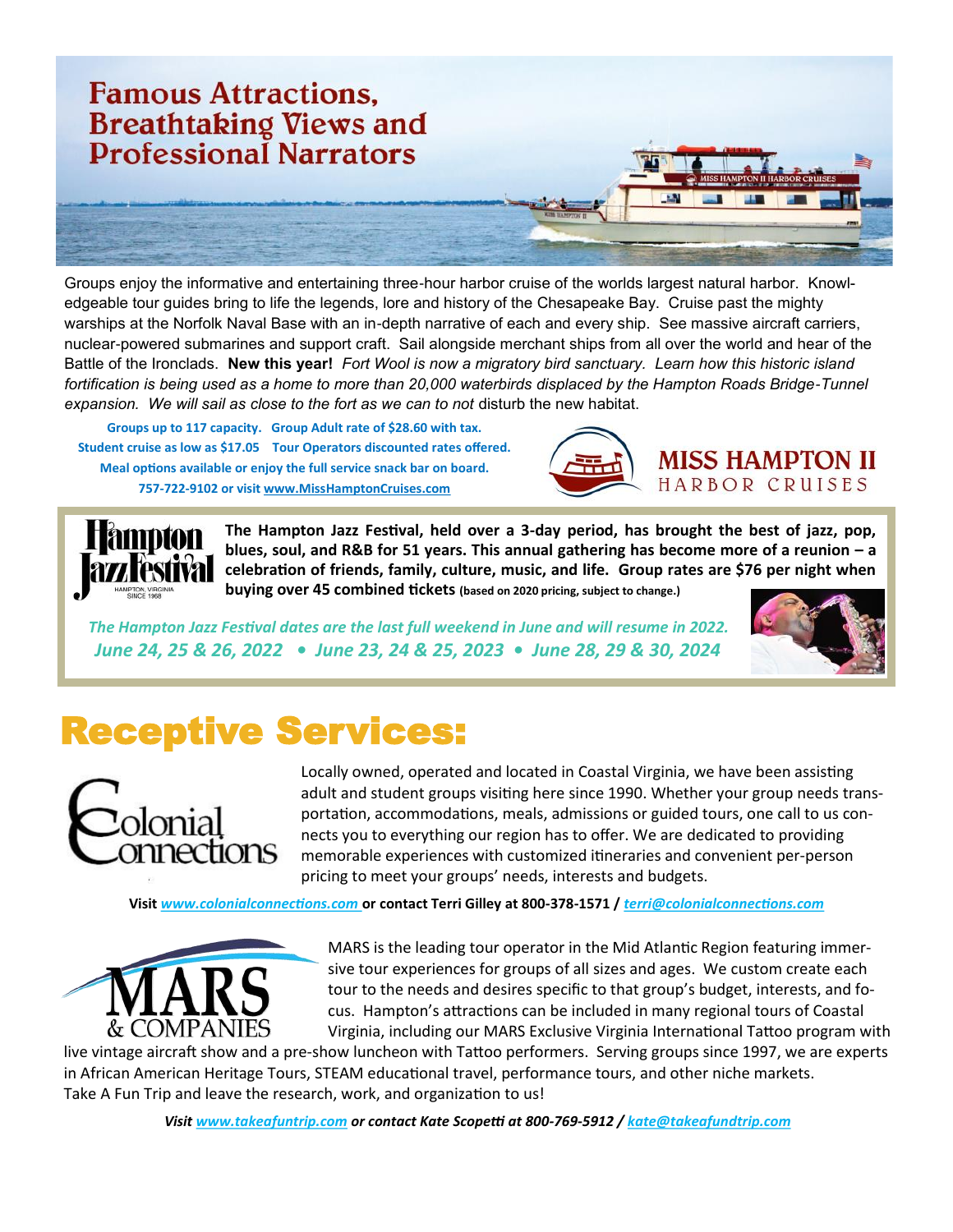

# **African American Heritage Tour**



**Take a road trip to Hampton, Virginia and experience historic museums, fort, and sites that illustrate the perseverance of the human spirit. In 2019, Hampton, Virginia commemorated the 400th anniversary of the first African landing in English North America. Now, you can experience Hampton's rich African American heritage sites on the 400 Years Forward tour.** 



#### Day One:

*1:00pm* — Arrive at the **[Fort Monroe National Monument.](https://fortmonroe.org/)** It was on this site in 1619 at Old Point Comfort that "twenty and odd" Africans first arrived on Virginia soil. More than two centuries later in May 1861, Major General Benjamin Butler accepted three runaway slaves under the declaration that they were "contraband of war" and would therefore not be returned to their owners. As news of this extraordinary development spread, Fort Monroe quickly earned the nickname "Freedom's Fortress."

Start your tour of historic Fort Monroe at the **Fort Monroe Visitor and Education Center.** The Center is designed to welcome and orient visitors and provide interpretive exhibits, research, and archival resources. The Center tells the stories of the arrival of the first enslaved Africans to English North America in 1619 and the culmination of 242 years of slavery as the first contrabands came to Fort Monroe to receive their emancipation.

*2:00pm* — Walk across the moat into the walls of the largest stone fort ever built in the United States dating back to 1834. Within the walls of the fort is the Casemate Museum, which chronicles the military history of Fort Monroe. The museum features the room where Jefferson Davis was held briefly as a prisoner following the American Civil War, and highlights the 1861 "Contraband of War" decision that granted three enslaved men, and thousands who followed, sanctuary at Fort Monroe, earning it the nickname "Freedom's Fortress."

3:00pm - Take a riding tour of Fort Monroe with a stop at the First Africans in Virginia Marker, the site in 1619, where the first ship carrying "20 and odd" enslaved Africans arrived at Point Comfort, in Virginia where Fort Monroe is today. The Africans brought with them their languages, cultures, and traditions that along with their presence would forever change the course of the United States.

*3:30pm* — Continue your tour with a visit to the **[Emancipation Oak](http://www.hamptonu.edu/about/emancipation_oak.cfm)** on Hampton University's waterfront campus. A living symbol of freedom for African Americans and a National Historic Landmark, the expansive Emancipation Oak is located at the entrance to Hampton University. The Emancipation Oak is said to be the site of the first Southern reading of President Lincoln's Emancipation Proclamation. At 98 feet in diameter and designated as one of the "Ten Great Trees of the World" by the National Geographic Society, it continues to be an inspiration.

*4:00pm* — Depart for hotel accommodations and then an early dinner at the **Paradise Ocean Club** overlooking the Chesapeake Bay at Fort Monroe. Stop for a cold brew at **Oozlefinch Craft Brewery** or the **Vanguard Brewpub & Distillery** before returning to your hotel.

#### Day Two:

*9:00am*— Visit the **Hampton History Museum.** Even as the history of Hampton is aligned with major events in American history, so too is the city's history intertwined with the story of African Americans in this country. From the Seventeenth Century Gallery with its commentary on the coming of the first Africans to Virginia in 1619 through the descriptions of black sailors on merchant ships and the bravery of the slave Cesar Tarrant in Virginia's Revolutionary War Navy, each gallery addresses the contributions of African Americans to Hampton history. The story of "Hidden Figures" is revealed in the exhibit "When The Computer Wore a Skirt: NASA's Human Computers."

*10:00am* — Next we tour the **Hampton University Museum** one of the most outstanding multicultural museums in the U.S. Founded in 1868, the same year as the university, it is among the oldest museums in Virginia. The collection of more than 9,000 objects and works of art is representative of cultures and nations from around the world and is the largest of its kind in southeastern United States.

*11:00am* — Enjoy the history of Little England Chapel. Built in 1879, the chapel is both a State and National Historic Landmark. It is the only known African missionary chapel in the state.

*11:30am* — Time for an early lunch at the **Grey Goose Restaurant** or at one of the many eateries at **Peninsula Town Center.** 

*1:00pm* — Stop and reflect at the **Tucker Family Cemetery.** The graveyard is one of the oldest black cemeteries in Hampton and the family has traced their bloodline back to the first recorded African birth in English North America. A recent survey using ground-penetrating radar revealed the existence of more than 100 previously unknown graves which may include William Tucker's remains.

*2:00pm* — Discover **[Aberdeen Gardens,](https://www.visithampton.com/attraction/aberdeen-gardens-historic-museum/)** a historic neighborhood built for and by African Americans in 1935 as part of F.D.R.'s New Deal Settlement. The Aberdeen Gardens Historic Museum preserves the neighborhood's rich heritage and honors the original residents. Out of the 55 New Deal communities proposed and constructed at the time, Aberdeen Gardens was the only Resettlement Administration community for Blacks in Virginia. The iconic neighborhood is listed on the Virginia Landmarks Register and the National Register of Historic Places.

*3:15pm* — Take flight at the **Virginia Air & Space Science Center.** The center's programs highlight the contributions of African Americans in the fields of aeronautics and aviation. The center features state-of-the-art space and aircraft exhibits and a 3-D IMAX® Theater. A permanent exhibit chronicles the Tuskegee Airmen, the first black aviators to fly for the U.S. in wartime combat.

*4:30pm* — Take a spin on the **1920 Hampton Carousel** along the Hampton Waterfront before returning to your hotel for downtime.

*6:00pm*—Enjoy a **Crabtown Cruise** "Steamer Pot Dinner" on the two hour cruise onboard the Miss Hampton II Harbor Cruise. Or have dinner in the historic village of **Phoebus**, the gateway to Fort Monroe with a number of eclectic eateries to choose.

#### Day Three:

Visit Neighboring Heritage Sites while you are visiting Hampton:

- In **[Newport News](https://www.virginia.org/cities/NewportNews)**, tour **[The Newsome House Museum](https://www.virginia.org/Listings/Museums/TheNewsomeHouseMuseumCulturalCenter/)**, which commemorates J. Thomas Newsome, one of the first African-American lawyers to argue before the Virginia Supreme Court. Learn about the heroics of African-American soldiers at the **[Virginia War Museum](https://www.virginia.org/Listings/HistoricSites/VirginiaWarMuseum/)**, and talk with a bucket maker about life as a freed Black in colonial times at **The [Mariners' Museum](https://www.virginia.org/Listings/OutdoorsAndSports/TheMarinersMuseumandPark/)**.
- During the 18th century, half of Williamsburg's population was Black. Learn about the daily life and culture of African Virginians at **Colonial Williamsburg**  Examine slavery's evolution, and the reliance upon it by patriots like Peyton Randolph, to build a city, a colony and eventually a nation.
- **Jamestown Settlement's** permanent exhibition galleries feature one of the most varied collections of objects relating to the nation's beginnings in 17thcentury Virginia, including objects representative of African cultures. A dramatic multimedia presentation, "From Africa to Virginia," chronicles African encounters with Europeans, the impact on African culture, and the development of the transatlantic slave trade. The story of Angelo, the first African woman mentioned by name in historical record in the 1625 "Muster of Inhabitants of Virginia" is told in newly refreshed permanent galleries.
- Visit the **American Revolution Museum at Yorktown.** In the museum theater, "Liberty Fever" features the stories of people who lived during the American Revolution, including Billy Flora, an African-American hero of the Battle of Great Bridge in 1775. On the re-created Revolution-era farm, visitors can glimpse of the lives and roles of enslaved people on a small farm and African influence on American foodways.